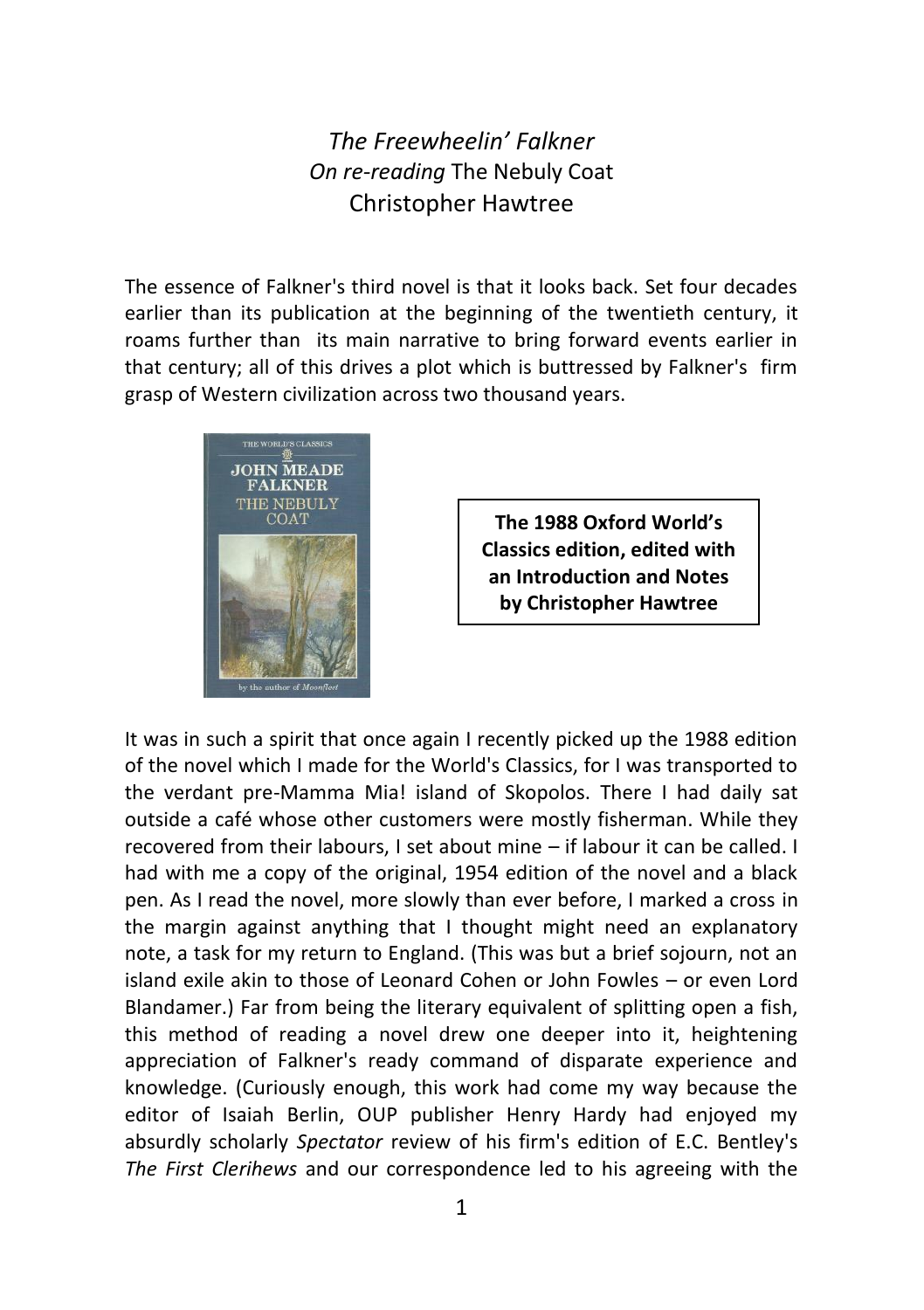wisdom of my suggestion that *The Nebuly Coat* should re-appear.) Every time that I have read the novel it has been to take it slowly and to find new vistas open up. It is a novel to urge upon people, and they invariably report "wow!" of the experience. (Among these was Anthony Powell, who records his reading the new World's Classic edition in his Journals, and Fowles himself, whose journals demand to be published in an even longer version.) In supplying a comment for the new cover, Graham Greene said that he did so with all the enthusiasm that he had felt on two previous readings, one of which had been when he mooted it for inclusion in "The Century Library" during a few post-war years as a publisher at Eyre and Spottiswoode.

To read it yet again, amidst a life which has gained some of the hurly-burly of activity upon a local authority amidst Government cuts, is to appreciate the retreat which it offered Falkner himself from the daily, variedly explosive life of a large armaments company. In a typically modest, perhaps over-modest letter to Lord Rendel, who admired the novel, Falkner said that it had been written at the end of the day, snatched evenings, and he feared it was but an echo of what he hoped to achieve. Naturally, he was not going to tell a colleague that he had at least thought about it during office hours (or aboard one of his many railway journeys). That said, for all its stately, seemingly autumnal progress, the novel does – upon another reading – reveal something of its composition on the fly.

Alas, the manuscript is fugitive (quite possibly burnt) but  $-$  to judge by the surviving notebook which posited an ur-version of it – one intuits that Falkner sat down and kept on going, drawing upon everything in as similarly well-stocked a mind as that of the songwriter to whom allusion is made in this article's title (which is not as fanciful as all that: they share a deep knowledge of folk songs and the Bible). To my regret, OUP decided not to include the transcribed notebook as an appendix to the edition.

At the same time as beginning to re-read the novel, I had been contemplating the number of characters that can be reasonably contained in a novel of average length (some 100, 000 words, although Kingsley Amis, Greene and Evelyn Waugh reckoned on 75,000). I had been thinking about the way in which a novelist marshals his cast, gets them on and off stage. Lo and behold, a few pages into *The Nebuly Coat,* Falkner refers to "these leading actors". There is that overarching authorial voice. Within the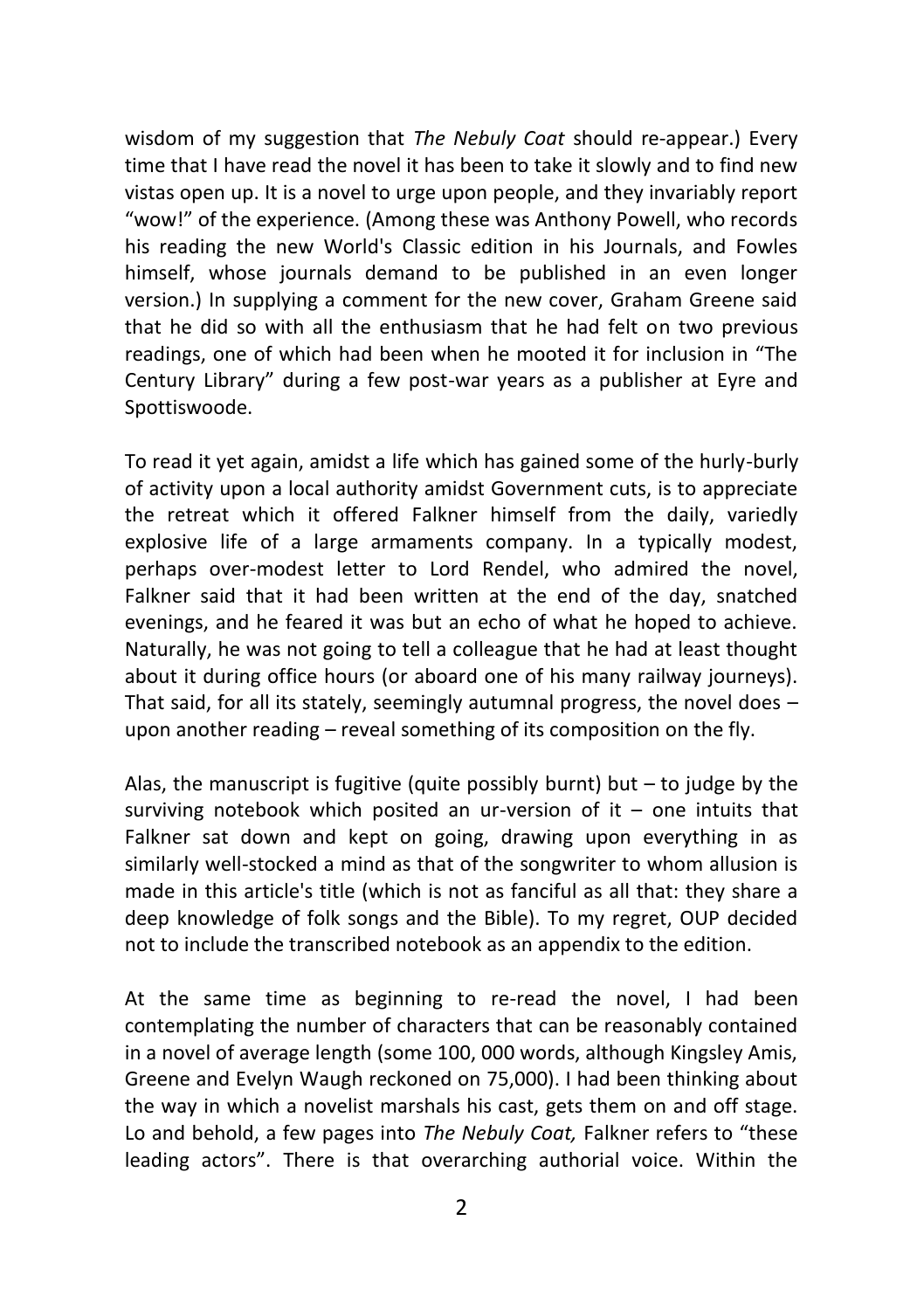narrative, however, Falkner is able, without a jar, to switch from one actor's point of view to another's, often within the same chapter or scene, much of this being given to interior monologue which has a ready way with quotation and allusion (none of which incongruously dates from after the 1860s). Time and again the sombre is immediately leavened by humour.

In a post-war essay, V.S. Pritchett called Falkner an "amateur", a term echoed recently by William Boyd, but tucked inside my copy of the new World's Classic edition I found a postcard from A. N. Wilson who was "having a very restorative holiday in Shetland after a big row with the BBC": he noted that "as you say, there is nothing else quite like it  $-$  though bits of Hardy linger in the mind as the plot unfolds (but then the plot isn't the main thing about it)".

Think about many novels, and in fact they form a chamber drama, whether taking place in a small locale or internationally. *The Nebuly Coat* turns upon half-a-dozen main players. In his cover comment for the new World's Classic edition, Graham Greene said, "what a masterly opening page, humorous and enticing". That page gives most of its space to Sir George, senior partner in Farquhar and Farquhar; he re-appears every so often, a huffing-and-puffing, gainsaying fellow whose manner would not have be out of place in an Ealing comedy (James Robertson Justice, perhaps). *The Nebuly Coat* is notable for an array of supporting actors, minor players, many of them off-stage, such as "some peeping Toms who looked over the low green blinds as the omnibus passed"; or briefly glimpsed, such as the gloriously, ignominiously named Mr. Noot who, in the church, "shut the book, with a glance of general fulmination through his great round spectacles".

That is a phrase, as are so many, that could find a place in Waugh. A delight in reading the novel once again is to find so many such sidelights which delineate minor characters indelibly. Without all these people being mentioned, caught in a phrase along the way, the crowd scene of the novel's ending would have seemed implausible.

No character gets it so much in the neck as mincer-turning Mr. Joliffe who, after Sharnall's death/murder, "gave away a packet of moral reflections *gratis* with every pound of sausages, and turned up the whites of his eyes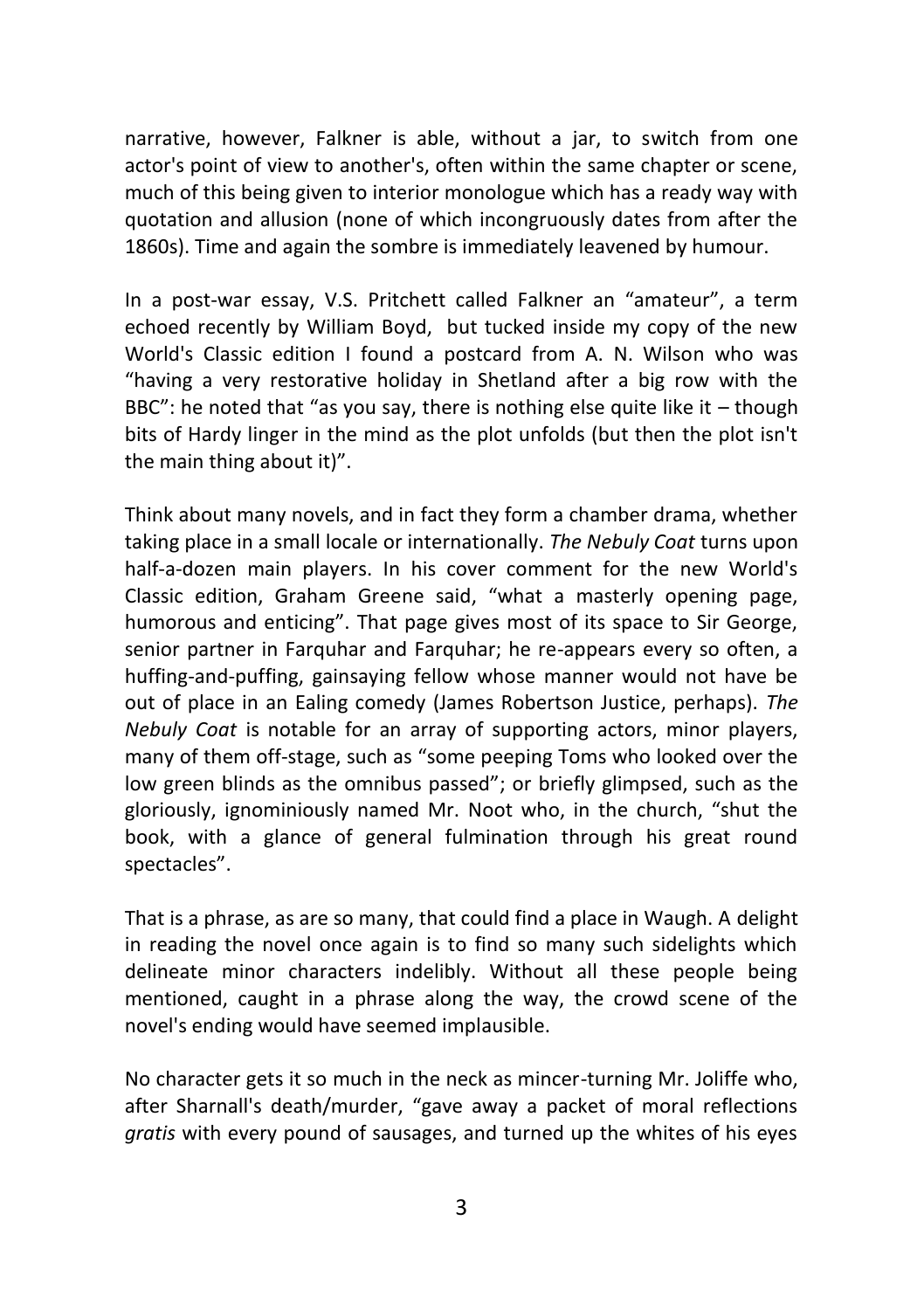over the sin of intemperance, which had called away his poor friend in so terrible a state of unpreparedness".

It is a capacious novel which, *pace* V. S. Pritchett and William Boyd, can accommodate digression. Such, from the start, is the novel's great central sense of place – a fact not lost upon another enthusiast for it, E. M. Forster –, so much so that Cullerne, unlike its church, can bear much weight put upon it. The Bishop's visit for lunch occupies many pages – before and after the event - but does not obtrude. Similarly, the rhapsody/threnody about the delights and rigours of lodging-house life fills more than a couple of pages but no more demands a blue pen than do the many observations and *aperçus* which animate Proust's novel. "It is not a rich life, for men as a rule set up their own houses as soon as they are able to do so; it is a life of work and buoyant anticipation, where men are equipping for the struggle, and laying the foundations of fortune, or digging the pit of indigence." Falkner had known lodging-house life well – including the unfortunate night when he relieved himself in a shoe by mistake – and there is real passion a hundred pages later, when he gives a paragraph to note that "it has a magic of its own – the bedroom fire. Not such a one as night by night warms hothouse bedrooms of the rich, but that which burns but once or twice a year. How the coals glow between the bars, how the red light shimmers on the black-lead bricks, how the posset steams upon the hob! Milk or tea, cocoa or coffee, poor commonplace liquids, are they not transmuted in the alembic of a bedroom fire, till they become nepenthe for a heartache or a philtre for romance? Ah, the romance of it, when youth forestalls tomorrow's conquest, when middle life forgets that yesterday is past for ever, when even querulous old age thinks it may still have its 'honour and its toil'".

Falkner was in his mid-forties when writing the novel, and beset by piles, the operation upon which he duly described in a letter whose detail is something at which Joyce might blanch. There are other, similar scattered references to "the dark gorge of middle age"; elsewhere "youth looking at an old maid traces spinsterhood to man's neglect. It is so hard to read in sixty's plainness the beauty of sixteen – to think that underneath the placidity of advancing years may lie buried, yet unforgotten, the memory of suits urged ardently, and quenched so long ago in tears"; and, with the years, "despair of any continuity of godliness follows, and then it is that good resolves, becoming a mere reflex action of the mind, fail in their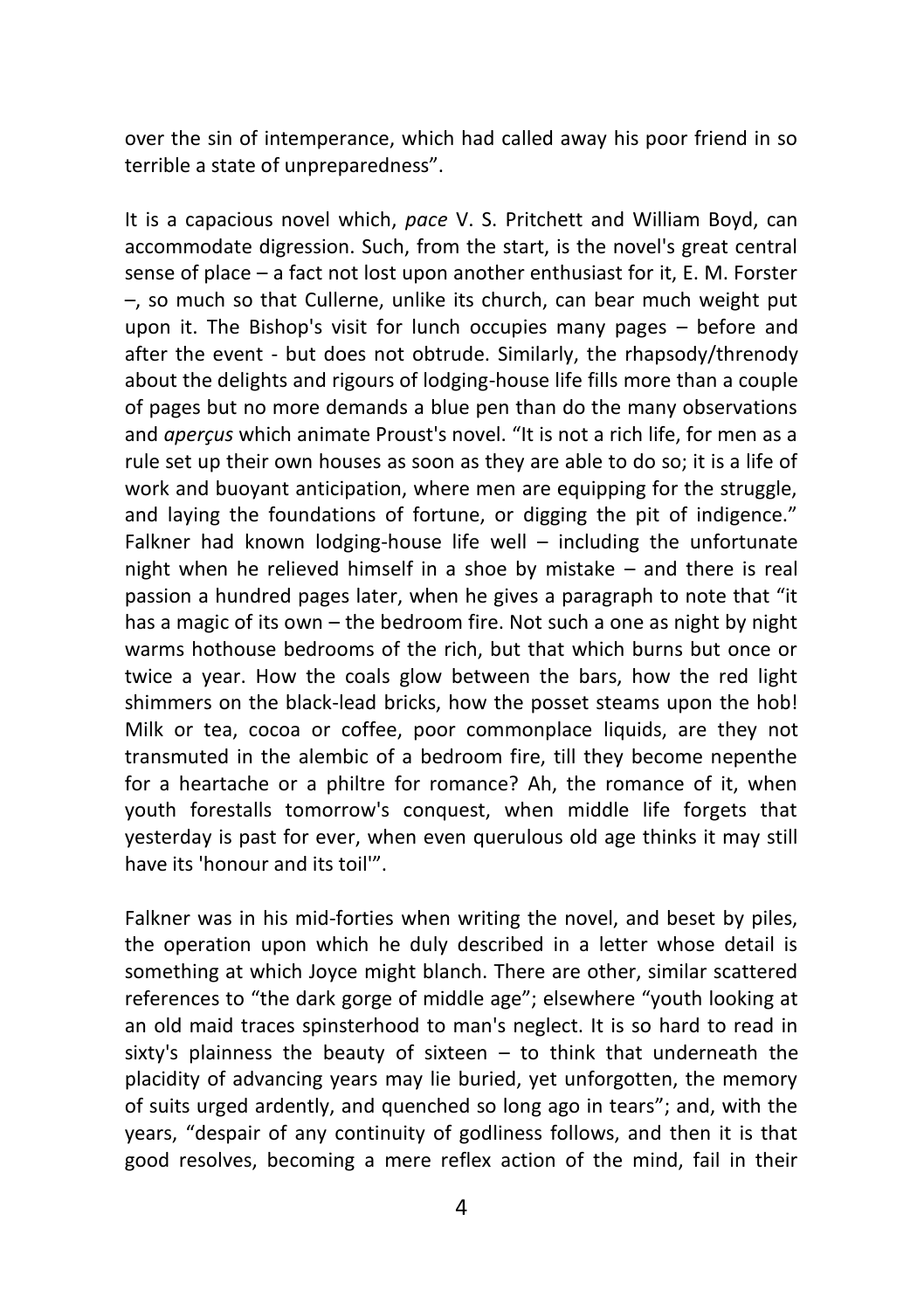gracious influence, and cease to bring quiet. These conditions can scarcely occur before middle age, and Westray, being young and eminently conscientious, was feeling the full peacefulness of his high-minded intention steal over him, when the door opened, and the organist entered."

Sharnall is, of course, a man whose ideals have been wrought asunder by middle age. Despair has poured upon him. In one scene, literally so. There is an essay to be written about rain in English fiction (it often figures in the last paragraph of a novel). Weather, in all its variety, is a hallmark of *The Nebuly Coat*. Sharnall "did not know how tired he was till he stopped walking, nor how the rain had wetted him till he bent his head a little forward, and a cascade of water fell from the brim of his worn-out hat". This is a superb, concise image which reminds one of P.N. Furbank's observation, with reference to Hardy, that the landscape of nineteenthcentury novels fomented the invention of photography and the moving image. Westray is also, on at least two occasions, beset by the rain.

The archives of John Murray contain a letter from somebody who, as early as the Twenties, proposed a film version of the novel. One might wonder how it could have possibly worked without dialogue, let alone the technical demands of the fissures and collapse of its end (a doddle in an era when the stroke of a keyboard can activate the software to rid the world of Paris from Independence Day).

That said, perhaps it is as well that the novel has never received the Sunday serial, the Merchant-Ivory treatment, for it is a work which every reader's mind screens upon its pulsing cells – and to lose the novel's pervasive air of meditation would be akin to film's removal of Wodehouse's continual, miraculous way with an outlandish metaphor. (That said, a film version could bring a fine soundtrack disc: "his eyes roamed through the building as he listened, but he did not appreciate the music the less. Nay, rather, he appreciated it the more, as some writers find literary perception and power of expression quickened at the influence of music itself".)

What camera could match such a description as this? "The promise of the early morning was maintained. The sky was of a translucent blue, broken with islands and continents of clouds, dazzling white like cotton-wool. A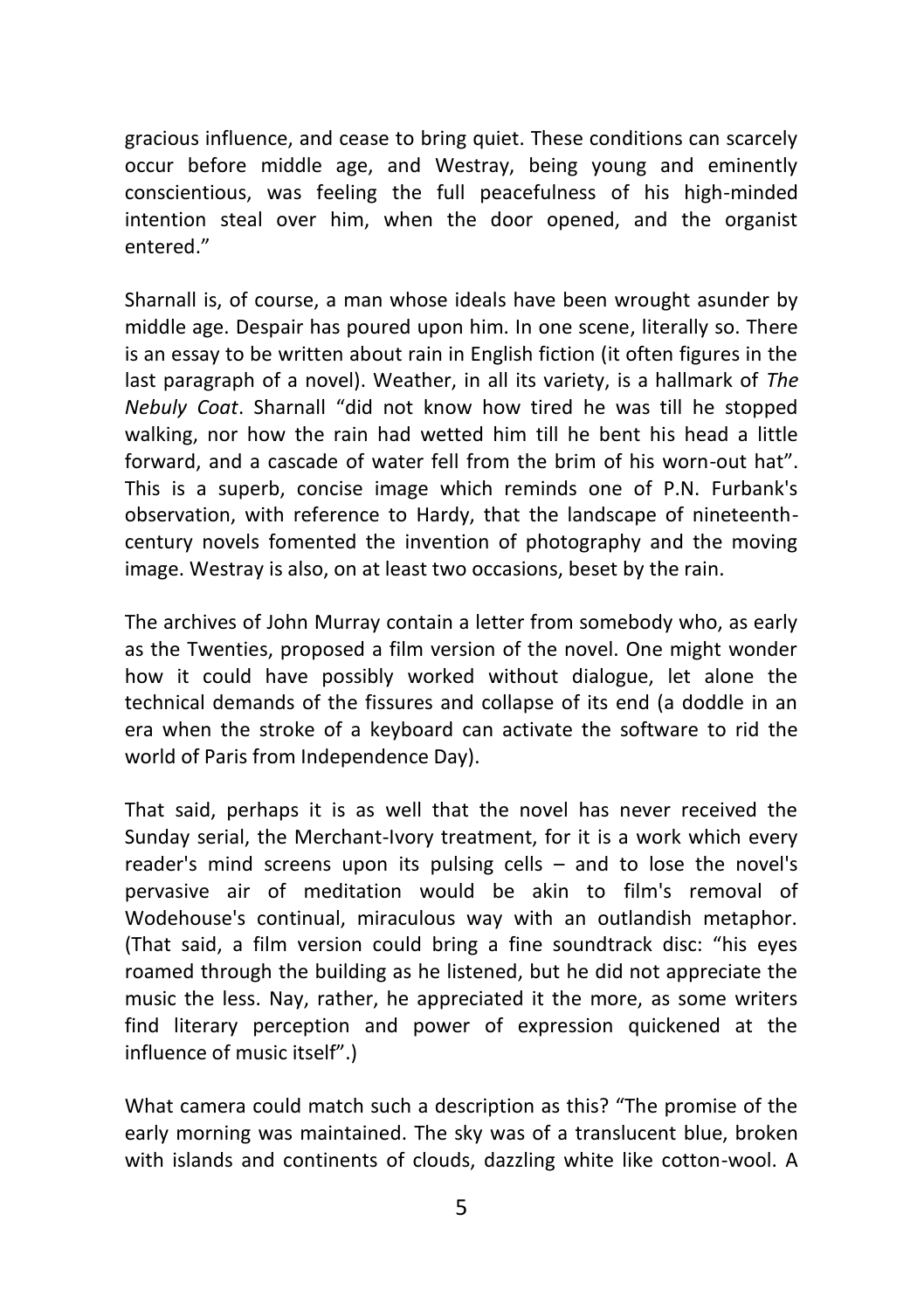soft, warm breeze blew from the west, a bird forgot that autumn had come and sang merrily in a garden bush, and Cullerne was a town of gardens, where men could sit each under his own vine and fig-tree. The bees issued forth from their hives, and hummed with cheery droning chorus in the ivyberries that covered the wall-tops with deep purple. The old vanes on the corner pinnacles of St. Sepulchre's tower shone as if they had been regilt. Great flocks of plovers flew wheeling over Cullerne marsh, and flashed with a blinking silver gleam as they changed their course suddenly. Even through the open window of the organist's room fell a shaft of golden sunlight that lit up the peonies of the faded, threadbare carpet."

One can well imagine the satisfaction with which Falkner looked up from the page after writing that. It is indelible observation to a purpose. What's more, it reminds us that the novel opens in autumn.

For all its variedly stately progress, in harmony with the outward calm of Cullerne, *The Nebuly Coat* takes an Einsteinian loop in time – or does it? Falkner took his eye off the page at times. A few pages in, the conductor of the carriage leaves Westray at the church (and in the rain), and says "if you get out here, I will drive your bag to the hotel". There is no mention of the bag being retrieved thence as – eleven pages later – Westray asks of those gathered in the church "if anyone could tell him of suitable rooms".

As much of the novel has, one way or another, to draw in times past  $-$  in particular the long monologue about Sophia's dalliances, soldiers and all -, Falkner appears to create an unusual autumn. At page 62, Westray has spent a week in the lodging-house; come page 78, a further month has gone by, work upon the church has begun; at page 134 a week has passed; at page 148 there has been several occasions when Westray has gone to London; page 165 informs us that at least another week has gone by; on page 188 more weeks have gone by, accommodating Lord Blandamer's Saturday visits to Anastasia.

That makes at least ten, even thirteen weeks, which would bring us within sight of Christmas (which goes unmentioned); however, on page 206, it is too early in the year for Sharnall to have a fire lit when it should be the very time for one; a month after his death, Westray hears from the stationmaster that he had written a similar ticket that night; at least ten days' leave is granted to Westray by Sir George on page 275, which, further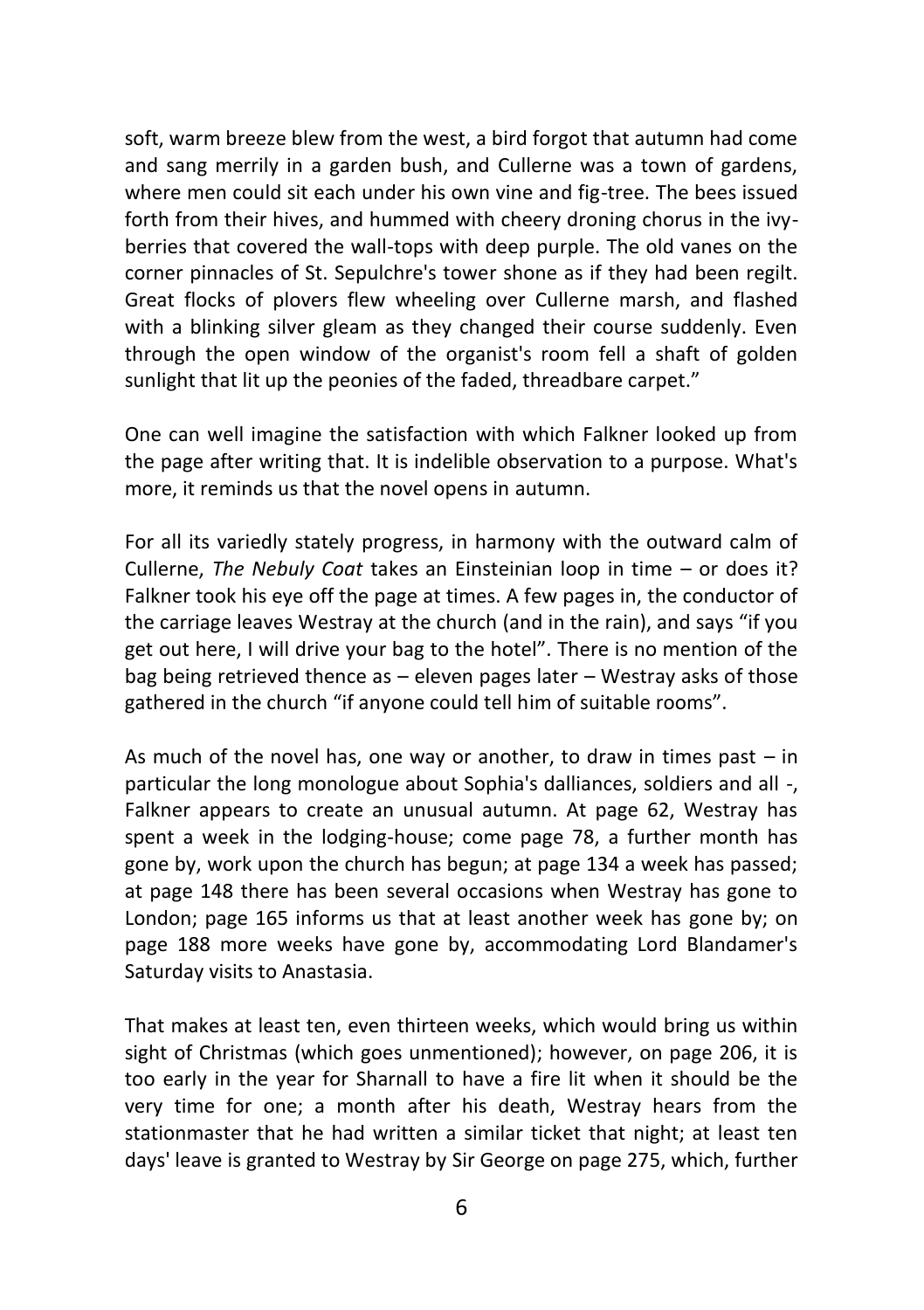down, notes that a further month has gone by; three weeks then pass without a visit from Lord Blandamer until events telescope into his marriage to Anastasia. Despite that curious reference to its being too early in the year for Sharnall to have a fire (when it would have been December), any totting up of these passing weeks must take the marriage into the spring of the next year; something which is perhaps confirmed by the reference on page 319 to the honeymoon's protraction until the autumn – a year after Westray's arrival in Cullerne. After this, Blandamer and Anastasia winter in Paris, and so it passes that a year after the wedding, she gives birth to a son. With which comes the proposal to ring the bells to welcome their return, something which takes place in the autumn (a jump of six months in two pages), two years after Westray's arrival. By page 328 it is again winter, a fire is allowed, and events speed up with the discovery of what lies behind the daub which hangs on Westray's wall. Scarcely a few days pass, but on page 387 "on this still autumn evening there was something terribly amiss with the tower", and the rest we know.

To make the novel fit the chronology, Falkner should have deleted that "autumn" - but it is a novel suffused with autumn. His descriptions dwell upon that season, in both its light and shade, warmth and wet. Falkner gives such scant description to the other times of the year that one has to pause and tabulate them. A phrase or two here and there could have highlighted this. Then again, that is to miss the point, for Falkner has created his own world, one in which he can freewheel, changing tone within a harmonious whole. It is a novel which finds room for Anastasia's novel-in-progress and Westray's poetry, and even has a touch of the Indiana Jones at one point: for twenty-five years Lord Blandamer had been "a wanderer abroad: in France and Germany, in Russia and Greece, in Italy and Spain. He was believed to have visited the East, to have fought in Egypt, to have run blockades in South America, to have found precious diamonds in South Africa. He had suffered the awful penances of the Fakirs, he had fasted with the monks of Mount Athos; he had endured the silence of La Trappe; men said that the Sheik-ul-Islam had himself bound the green turban round Lord Blandamer's head. He could shoot, he could hunt, he could fish, he could fight, he could sing, he could play all instruments, he could speak all languages as fluently as his own; he was the very wisest and the very handsomest, and  $-$  some hinted  $-$  the very wickedest man that ever lived, yet no one had ever seen him."